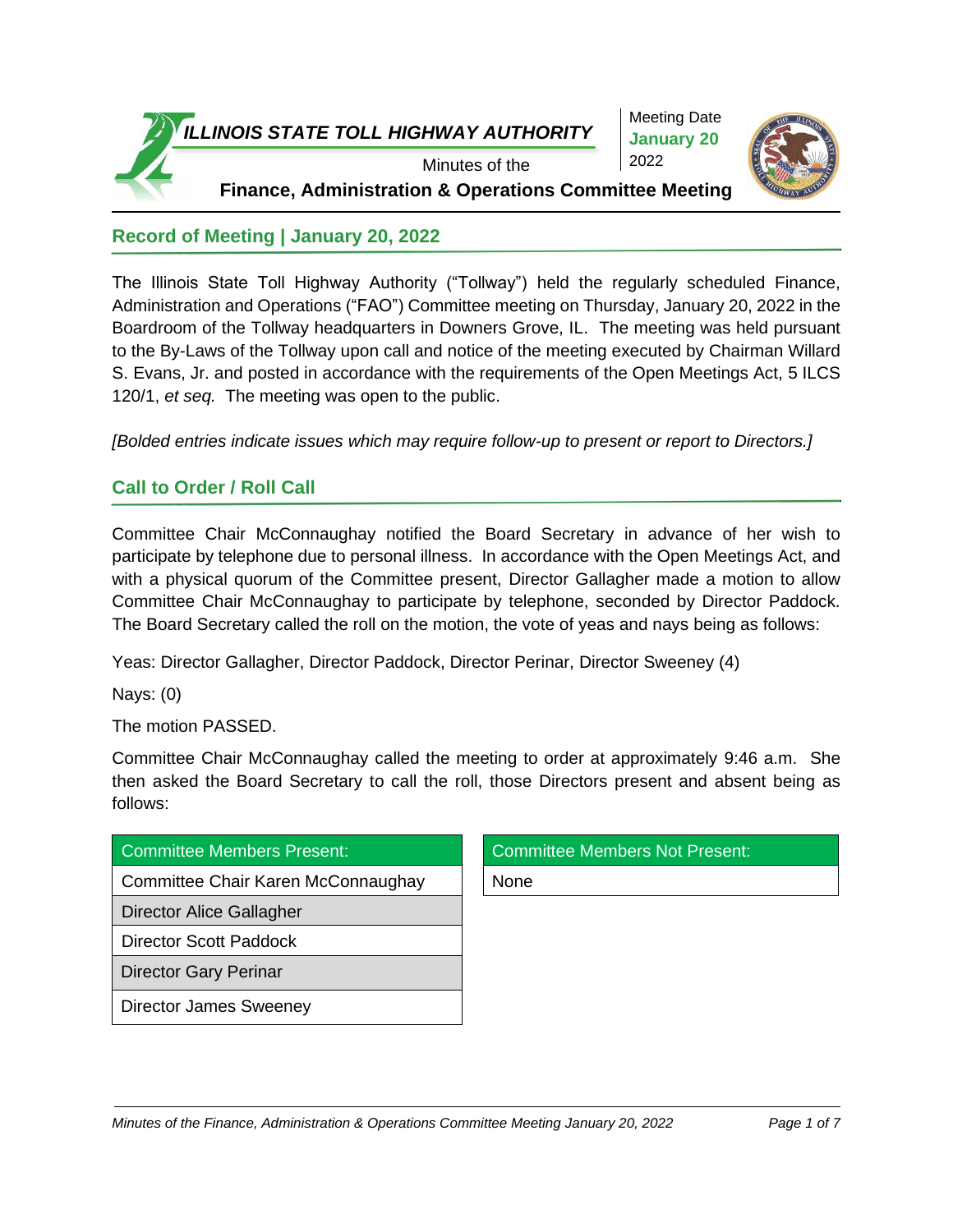



Other Directors Present:

Director James Connolly

Director Jacqueline Gomez

Director Stephen Davis

The Board Secretary declared a quorum present.

#### **Public Comment**

Committee Chair McConnaughay opened the floor for public comment. No comment was offered.

## **Committee Chair's Items**

Committee Chair McConnaughay entertained a motion to approve **Committee Chair's Item 1**, the Minutes of the regular FAO Committee meeting held on December 16, 2021, as presented. Director Gallagher made a motion to approve the Minutes, seconded by Director Paddock. Chair McConnaughay asked that the roll be called on the motion, the vote of yeas and nays being as follows:

Yeas: Director Gallagher, Director Paddock, Director Perinar, Director Sweeney, Committee Chair McConnaughay (5)

Nays: (0)

The motion PASSED.

Having no further items, Committee Chair McConnaughay called on Executive Director José Alvarez.

#### **Executive Director's Items**

Executive Director Alvarez stated that the meeting agenda contains 13 items for the Committee's consideration.

#### **Items for Consideration**

## **Information Technology**

Executive Director Alvarez called on Joe Kambich, Chief of Information Technology, to present the following items: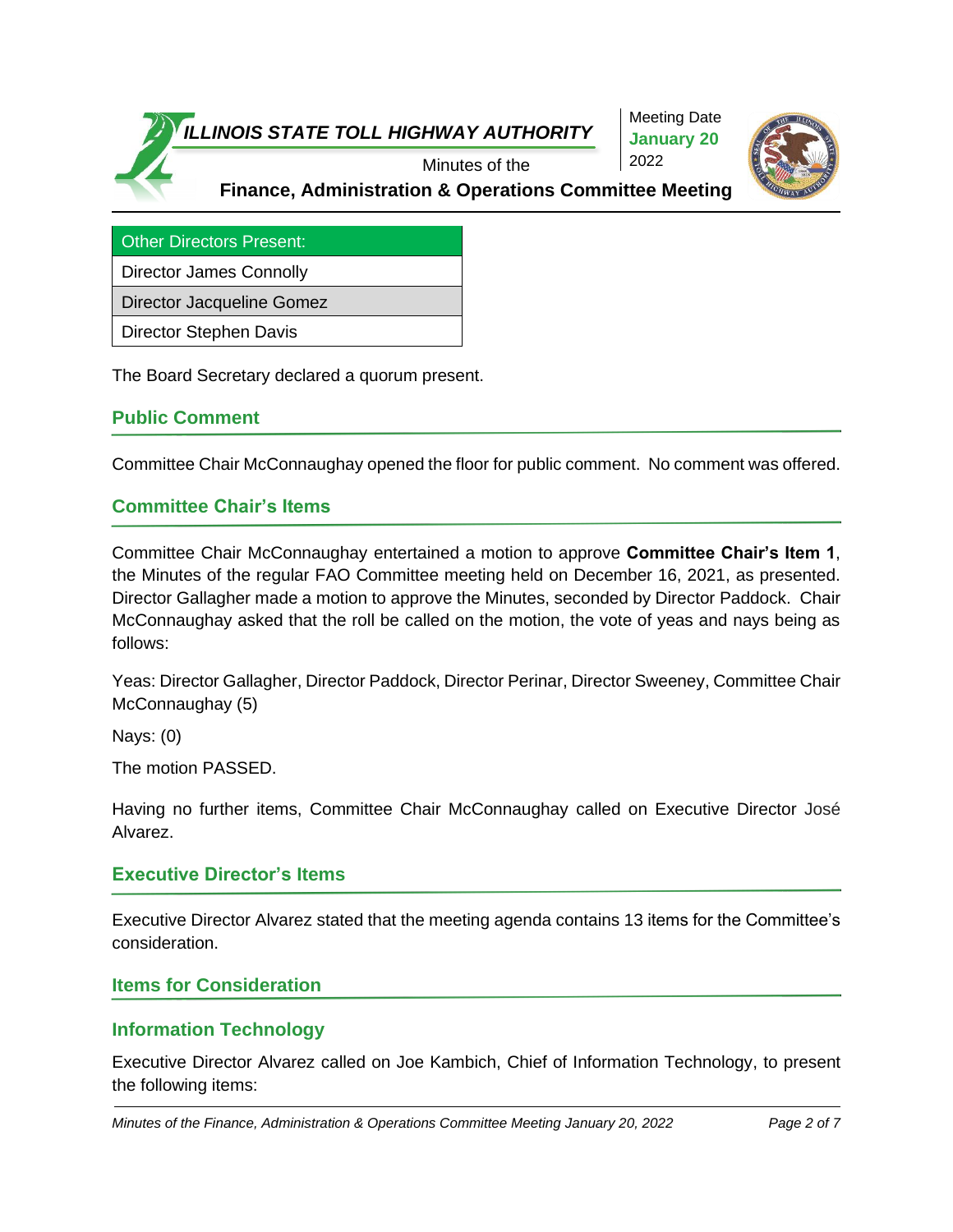



**Finance, Administration & Operations Committee Meeting**

*Item 1: Award of Contract 21-0208 to Motorola Solutions, Inc. for the purchase of Motorola APX Radios, Parts and Accessories in an amount not to exceed \$350,215.38 (Order Against DoIT Master Contract).*

*Item 2: Award of Contract 21-0187 to SHI International Corp. for the purchase of Adobe Licensing, Maintenance and Support in an amount not to exceed \$123,273.03 (Cooperative Purchase).*

*Item 3: Award of Contract 20-0053RR to Atlas Stationers, Inc. for the purchase of Original Equipment Manufacturer Printer Cartridges in an amount not to exceed \$374,133.00 for an initial two-year term and a possible two-year renewal term in an amount not to exceed \$374,133.00 (Tollway Invitation for Bid – Small Business Set-Aside).*

Upon conclusion of the presentation of items, Committee Chair McConnaughay entertained a motion to consolidate for consideration and action Information Technology Items 1 thru 3. Director Gallagher made a motion to consolidate these items, seconded by Director Paddock. Chair McConnaughay asked that the roll be called on the motion, the vote of yeas and nays being as follows:

Yeas: Director Gallagher, Director Paddock, Director Perinar, Director Sweeney, Committee Chair McConnaughay (5)

Nays: (0)

The motion PASSED.

The motion to consolidate these items having carried, Committee Chair McConnaughay entertained a motion to approve placement of **Information Technology Items 1 thru 3** on the January Board of Directors meeting agenda with the Committee's recommendation for approval by the Board. Director Gallagher made a motion to approve these items, seconded by Director Paddock. Chair McConnaughay asked that the roll be called on the motion, the vote of yeas and nays being as follows:

Yeas: Director Gallagher, Director Paddock, Director Perinar, Director Sweeney, Committee Chair McConnaughay (5)

Nays: (0)

The motion PASSED.

## **Facilities and Fleet Operations**

Executive Director Alvarez called on Dave Donovan, Chief of Facilities and Fleet Operations, to present the following items: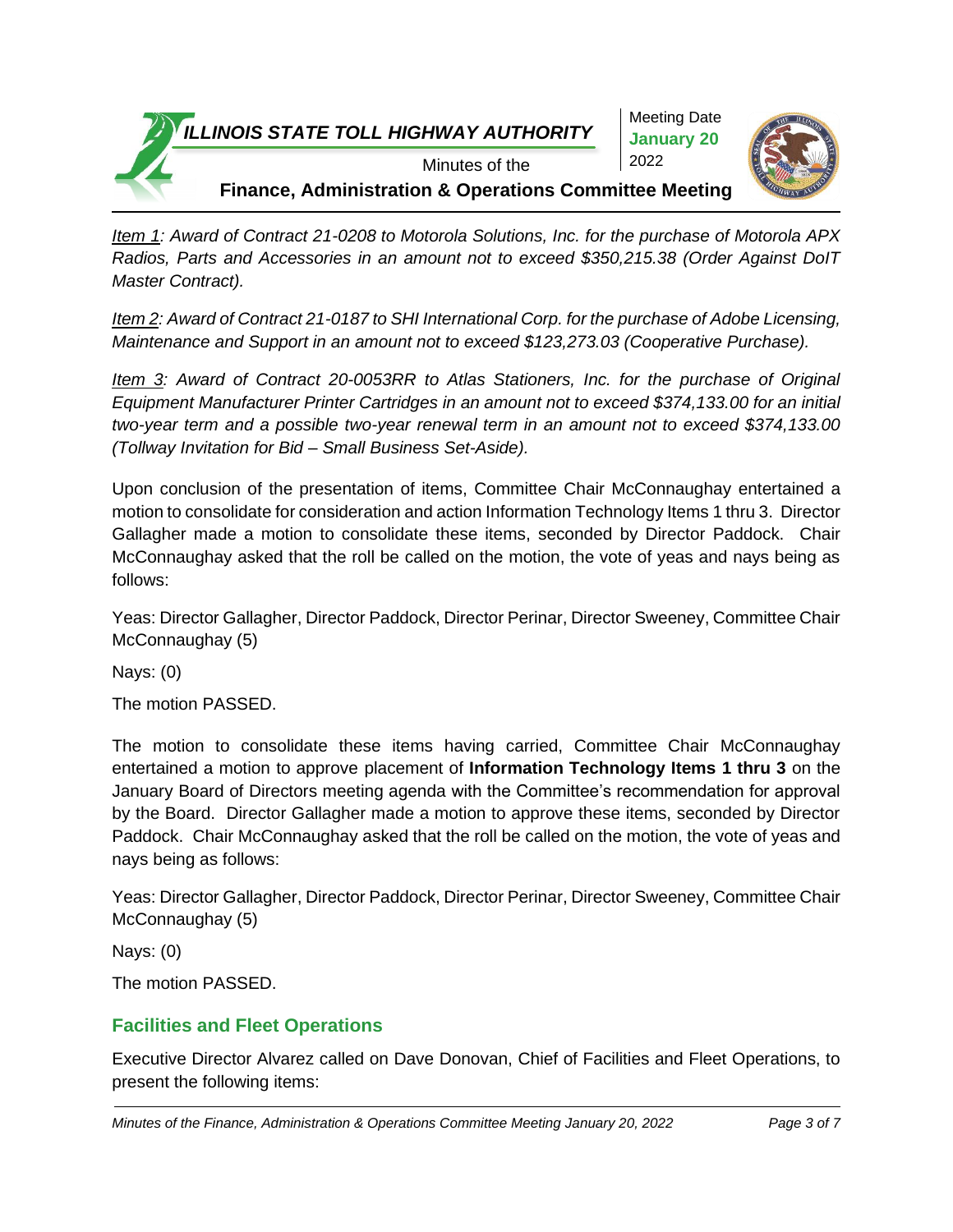



**Finance, Administration & Operations Committee Meeting**

*Item 1: Award of Contract 21-0129R to Parkway Elevators, Inc. for the purchase of Elevator Maintenance, Inspection, Repair, and Full Hydraulic Pressure Testing Services in an amount not to exceed \$377,766.72 for an initial three-year term and a possible two-year renewal term in an amount not to exceed \$274,030.72 (Tollway Invitation for Bid).*

*Item 2: Award of Contract 21-0045RR to The Stone Group for the purchase of Boilers, Water Heaters, and Water Pumps Preventive Maintenance and Repair Services in an amount not to exceed \$234,990.00 for an initial three-year term and a possible two-year renewal term in an amount not to exceed \$162,565.00 (Tollway Invitation for Bid).*

*Item 3: Award of Contract 21-0152R to J. P. Simons & Co. for the purchase of Electrical Wire and Cable in an amount not to exceed \$188,815.00 (Tollway Invitation for Bid).*

*Item 4: Award of Contract 21-0218 to W.W. Grainger, Inc. for the purchase of Maintenance, Repair, and Operations Catalog Products in an amount not to exceed \$825,000.00 (Order Against CMS Master Contract).*

Upon conclusion of the presentation of items, Committee Chair McConnaughay entertained a motion to consolidate for consideration and action Facilities and Fleet Operations Items 1 thru 4. Director Gallagher made a motion to consolidate these items, seconded by Director Paddock. Chair McConnaughay asked that the roll be called on the motion, the vote of yeas and nays being as follows:

Yeas: Director Gallagher, Director Paddock, Director Perinar, Director Sweeney, Committee Chair McConnaughay (5)

Nays: (0)

The motion PASSED.

The motion to consolidate these items having carried, Committee Chair McConnaughay entertained a motion to approve placement of **Facilities and Fleet Operations Items 1 thru 4**  on the January Board of Directors meeting agenda with the Committee's recommendation for approval by the Board. Director Gallagher made a motion to approve these items, seconded by Director Paddock. Chair McConnaughay asked that the roll be called on the motion, the vote of yeas and nays being as follows:

Yeas: Director Gallagher, Director Paddock, Director Perinar, Director Sweeney, Committee Chair McConnaughay (5)

Nays: (0)

The motion PASSED.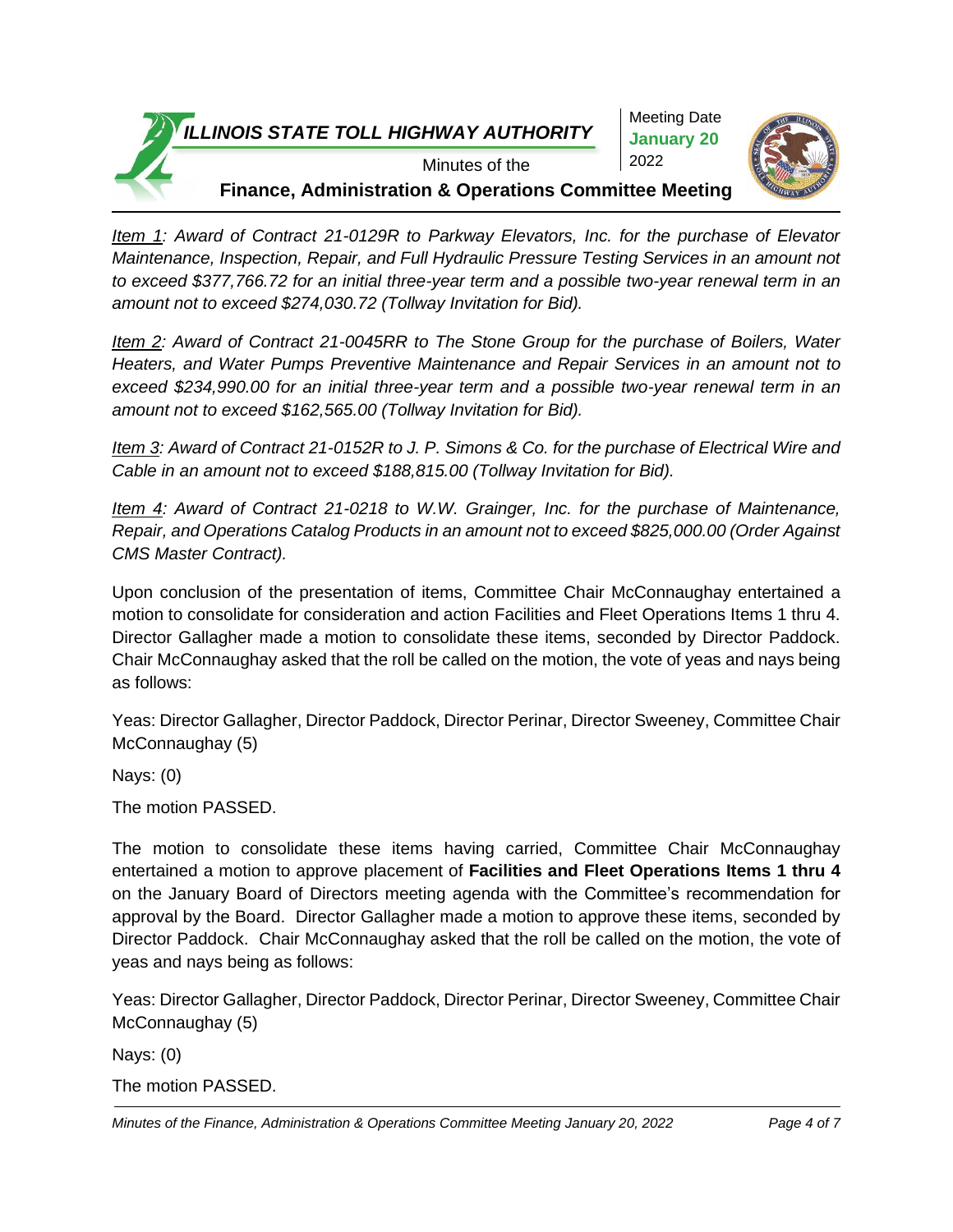



**Engineering**

Executive Director Alvarez called on Manar Nashif, Acting Chief Engineering Officer, to present the following items:

*Item 1: Award of Contract I-21-4597 to Enlight Contracting, Inc. for Water Main Construction at Mile Long Bridge on the Tri-State Tollway (I-294) from Mile Post 21.1 to Mile Post 21.9 in the amount of \$2,208,210.47.* 

*Item 2: Award of Contract RR-21-4821 to K-Five Construction Corporation for Pavement Repairs, Tri-State Tollway (I-294) between Mile Post 23.1 (I-55) and Mile Post 39.8 (Balmoral Avenue) and Systemwide, in the amount of \$5,506,755.81.*

*Item 3: Change Order / Extra Work Order on I-20-4518 to Walsh Construction Company II, LLC for Roadway Reconstruction and Widening on the Tri-State Tollway (I-294), Mile Post 19.3 (Plaza 39) to Mile Post 22.3 (75th Street), in the amount of \$524,326.78, increasing the Contract amount from \$71,790,855.42 to \$72,315,182.20.*

*Item 4: Award of Contract 21-0084RRR to K & S Tire Recycling, Inc. for the purchase of Scrap Tire and Rubber Debris Removal Services in an amount not to exceed \$187,200.00 for an initial four-year term and a possible four-year renewal term in an amount not to exceed \$192,960.00 (Tollway Invitation for Bid).*

*Item 5: Award of Contract 21-0070R to Cicero Mfg. & Supply Co., Inc. for the purchase of a Digital Plotter Cutter in an amount not to exceed \$173,421.55 (Tollway Invitation for Bid).*

Upon conclusion of the presentation of items, Committee Chair McConnaughay entertained a motion to consolidate for consideration and action Engineering Items 1 thru 5. Director Gallagher made a motion to consolidate these items, seconded by Director Paddock. Committee Chair McConnaughay asked that the roll be called on the motion, the vote of yeas and nays being as follows:

Yeas: Director Gallagher, Director Paddock, Director Perinar, Director Sweeney, Committee Chair McConnaughay (5)

Nays: (0)

The motion PASSED.

The motion to consolidate these items having carried, Committee Chair McConnaughay entertained a motion to approve placement of **Engineering Items 1 thru 5** on the January Board of Directors meeting agenda with the Committee's recommendation for approval by the Board.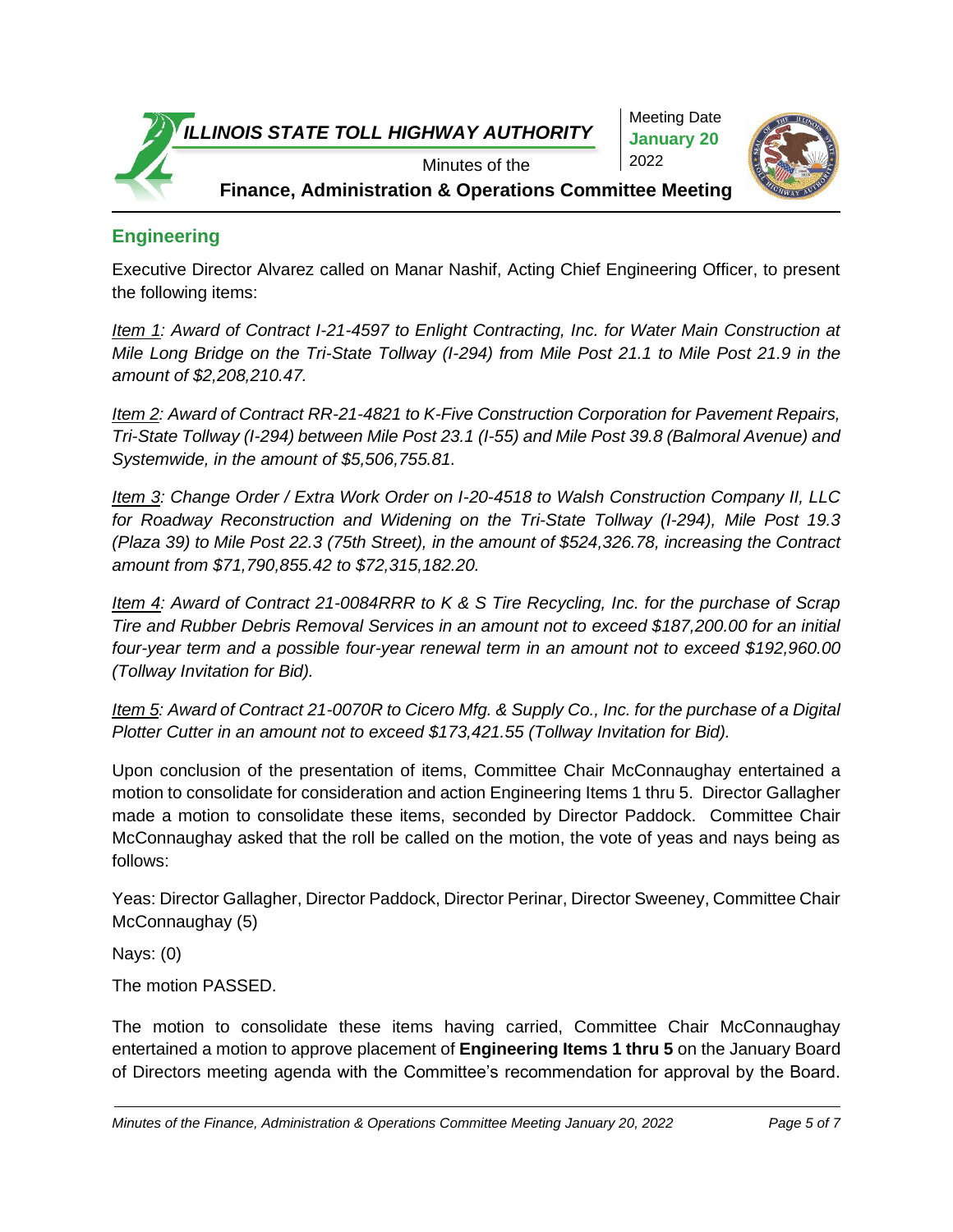



Director Gallagher made a motion to approve these items, seconded by Director Paddock. Chair McConnaughay asked that the roll be called on the motion, the vote of yeas and nays being as follows:

Yeas: Director Gallagher, Director Paddock, Director Perinar, Director Sweeney, Committee Chair McConnaughay (5)

Nays: (0)

The motion PASSED.

## **Legal**

Executive Director Alvarez requested that consideration of Legal Item 1 be deferred until the Executive Session of the full Board of Directors meeting.

*Item 1: Amendment to Land Acquisition Resolution 22263 for the Central Tri -State Project (I-294) to add 14 parcels that may need to be acquired by condemnation. See ISTHA v. DiBenedetto. Cost to the Tollway: As discussed in Executive Session.*

Committee Chair McConnaughay stated that consideration of Legal Item 1 will be deferred until the Executive Session of the full Board of Directors meeting.

# **Adjournment**

There being no further Committee business, Committee Chair McConnaughay entertained a motion to adjourn. Director Gallagher made a motion to adjourn, seconded by Director Paddock. Chair McConnaughay asked that the roll be called on the motion, the vote of yeas and nays being as follows:

Yeas: Director Gallagher, Director Paddock, Director Perinar, Director Sweeney, Committee Chair McConnaughay (5)

Nays: (0)

The motion PASSED.